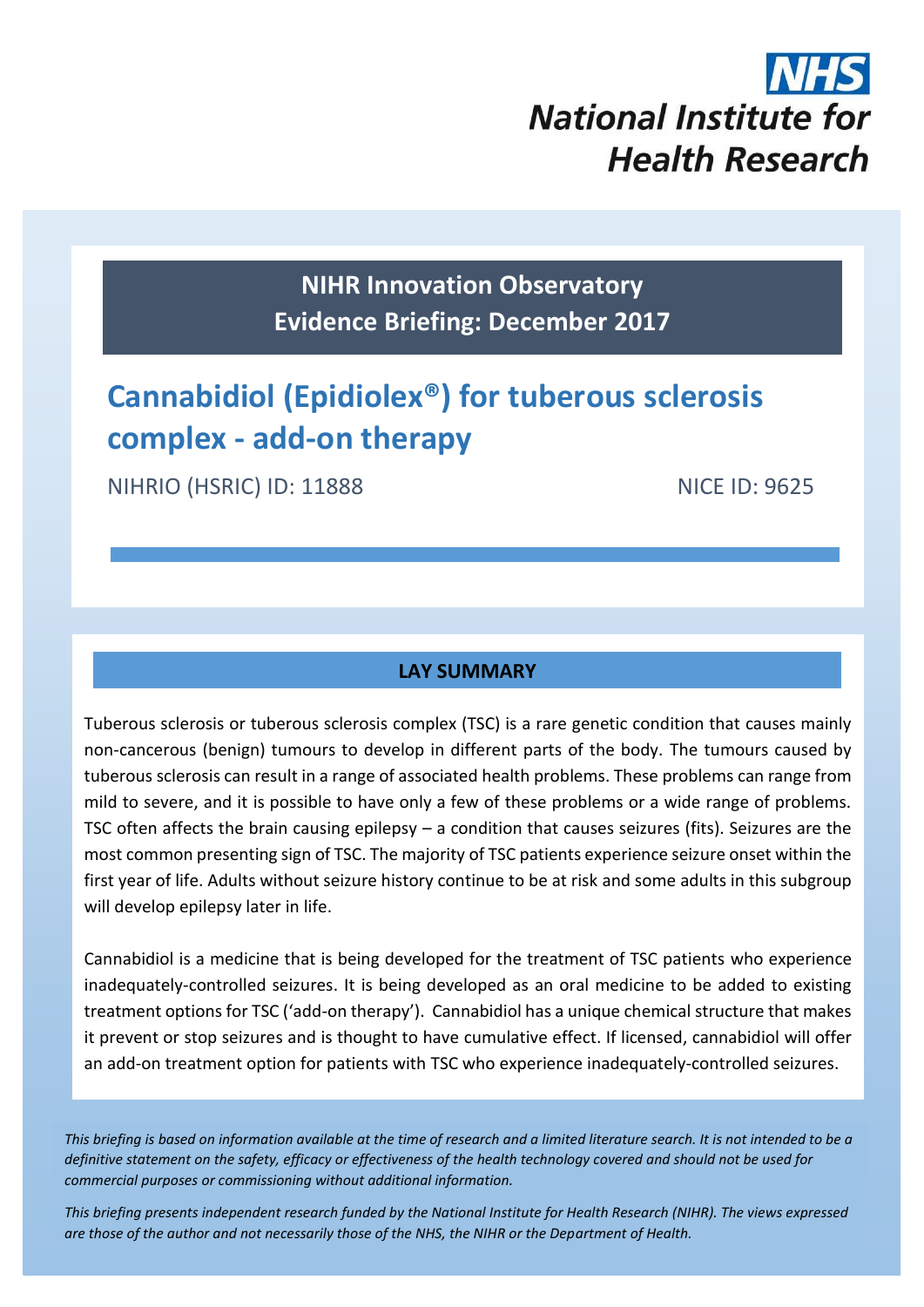#### **TARGET GROUP**

Tuberous sclerosis complex (patients who experience inadequately-controlled seizures) - add-on therapy

#### **TECHNOLOGY**

#### <span id="page-1-0"></span>**DESCRIPTION**

Cannabidiol (Epidiolex; GWP42003-P) is a cannabinoid product and a proprietary oral solution of pure plant-derived cannabidiol (CBD).<sup>1</sup> Cannabinoids act on multiple systems and is understood to interact with many neurotransmitter and neuromodulator systems. Cannabinoids act as ligands (a small molecule able to dock onto the binding site of a protein) conferring their ability to modulate a receptor's behaviour and consequently their downstream biological pathways. CBD is a structurally novel anti-convulsant although the exact mechanism of action by which it produces its anticonvulsant effects is unknown. CBD may exert a cumulative anti-convulsant effect, modulating a number of endogenous systems including, but not limited to, neuronal inhibition (synaptic and extrasynaptic GABA channels), modulation of intracellular calcium (TRPV, VDAC, GPR55), and possible antiinflammatory effects (adenosine). Those mechanisms are under investigation by the manufacturer. There are additional mechanisms which are also under exploration. These include glycine modulation and serotonin agonism.<sup>2</sup>

<span id="page-1-1"></span>In the phase III clinical trial (NCT02544763), cannabidiol (100 mg/ml oral solution twice daily) is administered in two doses: 25 mg/kg/day or 50 mg/kg/day over a treatment period of 16 weeks.<sup>3</sup>

Cannabidiol does not currently have Marketing Authorisation in the EU for any indication.

Cannabidiol is at phase III stage of development for the treatment of Dravet syndrome, Lennox-Gastaut syndrome, and infantile spasms.<sup>4</sup>

#### **INNOVATION and/or ADVANTAGES**

There are currently limited or, in some cases, no approved treatment options to treat rare, treatmentresistant epilepsy conditions. Cannabidiol is a structurally novel anti-convulsant under investigation. If licensed cannabidiol will offer a new add-on treatment option for patients with tuberous sclerosis complex (TSC) who experience inadequately-controlled seizures.<sup>[1,](#page-1-0)[2](#page-1-1)</sup>

#### <span id="page-1-2"></span>**DEVELOPER**

GW Research Ltd.

#### **AVAILABILITY, LAUNCH or MARKETING**

Cannabidiol is a designated orphan drug in the USA for tuberous sclerosis complex in April 2016.<sup>5</sup>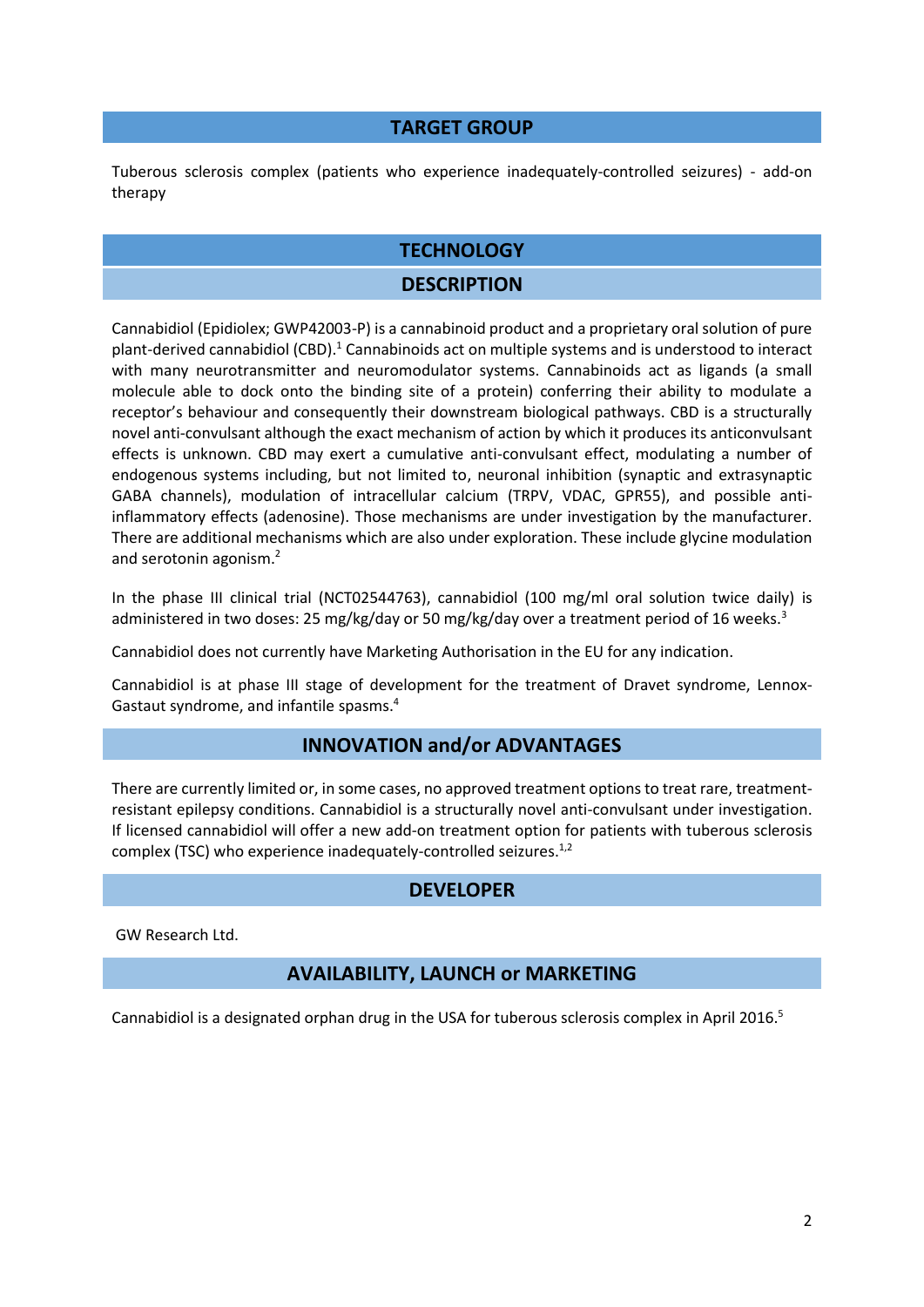#### **PATIENT GROUP**

#### **BACKGROUND**

Tuberous sclerosis or tuberous sclerosis complex (TSC), is a rare genetic condition that causes mainly non-cancerous (benign) tumours to develop in different parts of the body. These tumours can occur in the skin, brain, kidneys, lungs and other organs, in some cases leading to significant health problems.6,7

<span id="page-2-1"></span><span id="page-2-0"></span>Mutations in the TSC1 or TSC2 gene can cause tuberous sclerosis complex. People with tuberous sclerosis complex are born with one mutated copy of the TSC1 or TSC2 gene in each cell. A second TSC1 or TSC2 mutation typically occurs in multiple cells over an affected person's lifetime. These genes are involved in regulating cell growth, and the mutations lead to uncontrolled growth and multiple tumours throughout the body.<sup>[6,](#page-2-0)[7](#page-2-1)</sup>

The tumours caused by tuberous sclerosis can result in a range of associated health problems. These problems can range from mild to severe, and it is possible to have only a few of these problems or a wide range of problems. TSC often affects the brain causing epilepsy – a condition that causes seizures (fits). Seizures are the most common presenting sign of TSC, occurring in about 90% of patients. Also, TSC in the brain causes learning disabilities or behavioural problems such as hyperactivity or an autistic spectrum disorder. Benign brain tumours can also develop in people with tuberous sclerosis complex; these tumours can cause serious or life-threatening complications.<sup>[6,](#page-2-0)[7,8](#page-2-1)</sup> The majority (63%) of TSC patients experience seizure onset within the first year of life. Adults without seizure history continue to be at risk, with 12% of adults in this subgroup later developing epilepsy. Epilepsy develops in 96%– 99% of TSC patients with a single seizure. Infantile spasm is the most common initial seizure subtype, although 54% of TSC patients develop multiple seizure types, including simple partial, complex partial, and secondary generalized seizures.<sup>9</sup>

Patients with TSC may also have other symptoms such as skin abnormalities which occur in most affected people. These include patches of light-coloured or thickened skin, or red acne-like spots on the face. Kidney tumours are common in people with TSC; these growths can cause severe problems with kidney function and may be life-threatening in some cases. Additionally, tumours can develop in the heart, lungs, and the light-sensitive tissue at the back of the eye (the retina).<sup>[6,](#page-2-0)[7](#page-2-1)</sup>

<span id="page-2-2"></span>There is a 50% chance of passing TSC from parents to their biological children. However, the severity of the condition may vary i.e. a parent with tuberous sclerosis may have a child who has a milder or more severe form of the disorder.<sup>10</sup>

Depending on the location and size of the tumours, TSC can cause severe or life-threatening complications. These complications include: [10](#page-2-2)

- Hydrocephalus: build-up of fluid in the cavities (ventricles) deep within the brain occurs due to the blockage of the flow of cerebral spinal fluid within the brain. This condition is called hydrocephalus. Various signs and symptoms include an unexpectedly large head size, nausea, headaches and behaviour changes.
- Heart complications: growths in the heart, usually in infants, can block blood flow or cause problems with heart rhythm (dysrhythmia).
- Kidney damage: growths in the kidney can be large and cause potentially serious even lifethreatening — kidney problems. Growths in the kidney can cause high blood pressure or bleeding or lead to kidney failure. Rarely, kidney growths can become cancerous.
- Lung failure: growths in the lungs can lead to a collapsed lung or fluid around the lungs that interferes with lung function.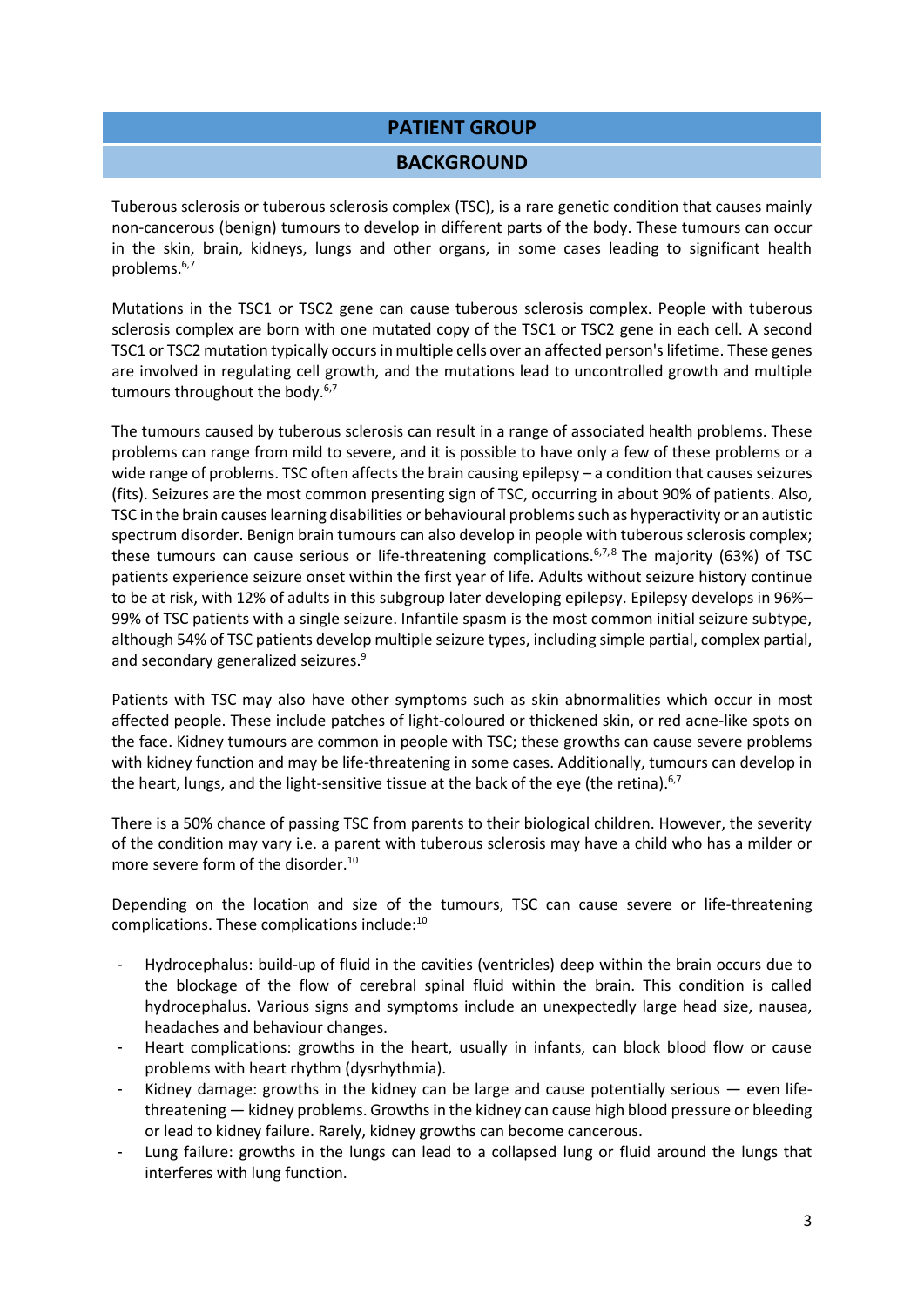- Increased risk of cancerous (malignant) tumours in the kidneys and brain.
- Vison damage: growths in the eye can interfere with vision if they block too much of the retina, though this is rare.

#### <span id="page-3-1"></span><span id="page-3-0"></span>**CLINICAL NEED and BURDEN OF DISEASE**

TSC is the second most common neuro-cutaneous disease after neurofibromatosis type-1.<sup>11</sup> Estimates indicate that 2,000,000 people have TSC worldwide.<sup>12</sup> In the UK, 10 babies are born with TSC each month<sup>13</sup> and it is estimated that in 2012 there were 8,000 people with TSC.<sup>14</sup> A meta-analysis of 380 TSC patients from four distinct populations (American, British, Polish, and Taiwanese) showed that the frequency of TSC1 mutations was twice as high in the American and British populations (26.5% and 22.4% respectively).<sup>15</sup> The prevalence of lifetime epilepsy in people with TSC is high (80%–90% of affected individuals).<sup>16</sup>

A retrospective cohort study (Kingswood 2016)<sup>17</sup> was conducted in the UK on TSC patients in the Clinical Practice Research Datalink (CPRD) and linked Hospital Episodes Statistics (CPRD-HES) who were identified between 1987 and 2013. The number of TSC patients identified was 334. The mean age was 30.3 years. Epilepsy was reported frequently in 77% of paediatric and adult 66% patients.<sup>[17](#page-3-0)</sup> NHS Digital hospital episode statistics for England 2016/17 shows that there were 321 hospital admissions for tuberous sclerosis (ICD 10 code: Q85.1), 362 Finished Consultant Episodes (FCE), and 498 FCE bed days.<sup>18</sup>

Analysis done by Kingswood (2016) of the Office of National Statistics (ONS) mortality register showed that only 5% of the TSC cohort (n = 16) had died. These patients had a mean age at death of 57.5 years.[17](#page-3-1) Another retrospective study was conducted in the UK on patients with TSC who attended Bath TSC clinic between 1981 and 2015. Identified patients were 284. Sixteen patients died from complications of TSC of which four from sudden unexpected death in epilepsy. This suggested that sudden unexpected death in epilepsy is an important cause of mortality in patients with TSC.<sup>19</sup>

## **PATIENT PATHWAY**

#### **RELEVANT GUIDANCE**

#### **NICE GUIDANCE**

 NICE clinical guideline. Epilepsies: diagnosis and management (CG137). January 2012 (updated: February 2016).

#### **NHS ENGLAND and POLICY GUIDANCE**

 NHS England. Clinical Commissioning Policy: Everolimus for subependymal giant cell astrocytoma (SEGA) associated with tuberous sclerosis complex. 16066/P. December 2016.

#### **OTHER GUIDANCE**

- International Tuberous Sclerosis Complex Consensus Group. Tuberous sclerosis complex diagnostic criteria update: recommendations of the 2012 International Tuberous Sclerosis Complex Consensus Conference.<sup>20</sup>
- <span id="page-3-2"></span> International Tuberous Sclerosis Complex Consensus Group. Tuberous sclerosis complex surveillance and management: recommendations of the 2012 International Tuberous Sclerosis Complex Consensus Conference.<sup>21</sup>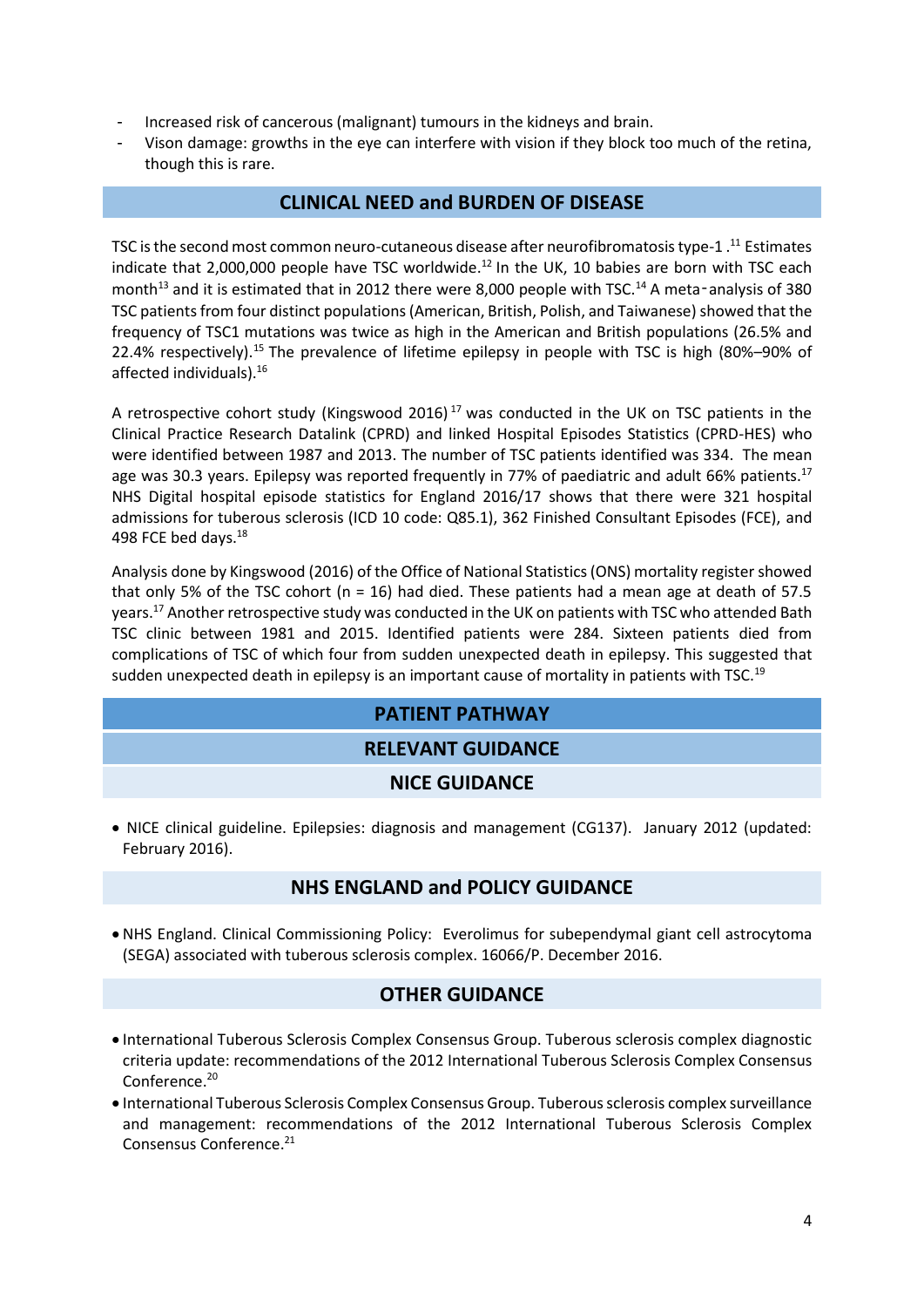#### **CURRENT TREATMENT OPTIONS**

TSC is a lifelong condition that requires long-term care and support from a range of different healthcare professionals. If a child is affected, an individual care plan will be drawn up to address any needs or problems they have. Medications to control the seizures (anti-epileptic drugs) will usually be tried first, although they are not always effective for people with tuberous sclerosis. Two medicines might be prescribed to be taken at once. If the medication does not control seizures then the patient may need to have surgery to remove the brain tumour that may be causing the seizures, vagus nerve stimulations, ketogenic diet or a modified version of ketogenic die[t.](#page-2-0)<sup>6</sup>

Recommendations by the International Tuberous Sclerosis Complex Consensus Group on brain tumours management in patients with TSC include:<sup>[21](#page-3-2)</sup>

- Obtain magnetic resonance imaging (MRI) of the brain every 1-3 years in asymptomatic TSC patients younger than age 25 years to monitor for new occurrence of subependymal giant cell astrocytoma (SEGA). Patients with large or growing SEGA, or with SEGA causing ventricular enlargement but yet are still asymptomatic, should undergo MRI scans more frequently.
- Surgical resection should be performed for acutely symptomatic SEGA. Cerebral spinal fluid diversion (shunt) may also be necessary. Either surgical resection or medical treatment with mammalian target of rapamycin complex (mTOR) inhibitors may be used for growing but otherwise asymptomatic SEGA.
- Obtain routine electroencephalograph (EEG) in individuals with known or suspected seizure activity. The frequency of routine EEG should be determined by clinical need rather than a specific defined interval. Prolonged video EEG, 24 hour or longer, is appropriate when seizure occurrence is unclear or when unexplained sleep, behavioural changes, or other alteration in cognitive or neurological function is present.
- Vigabatrin is the recommended first-line therapy for infantile spasms. Adrenocorticotropin hormone (ACTH) can be used if treatment with vigabatrin is unsuccessful. Anticonvulsant therapy of other seizure types in TSC should generally follow that of other epilepsies. Epilepsy surgery should be considered for medically refractory TSC patients, but special consideration should be given to children at younger ages experiencing neurological regression and is best if performed at epilepsy centres with experience and expertise in TSC.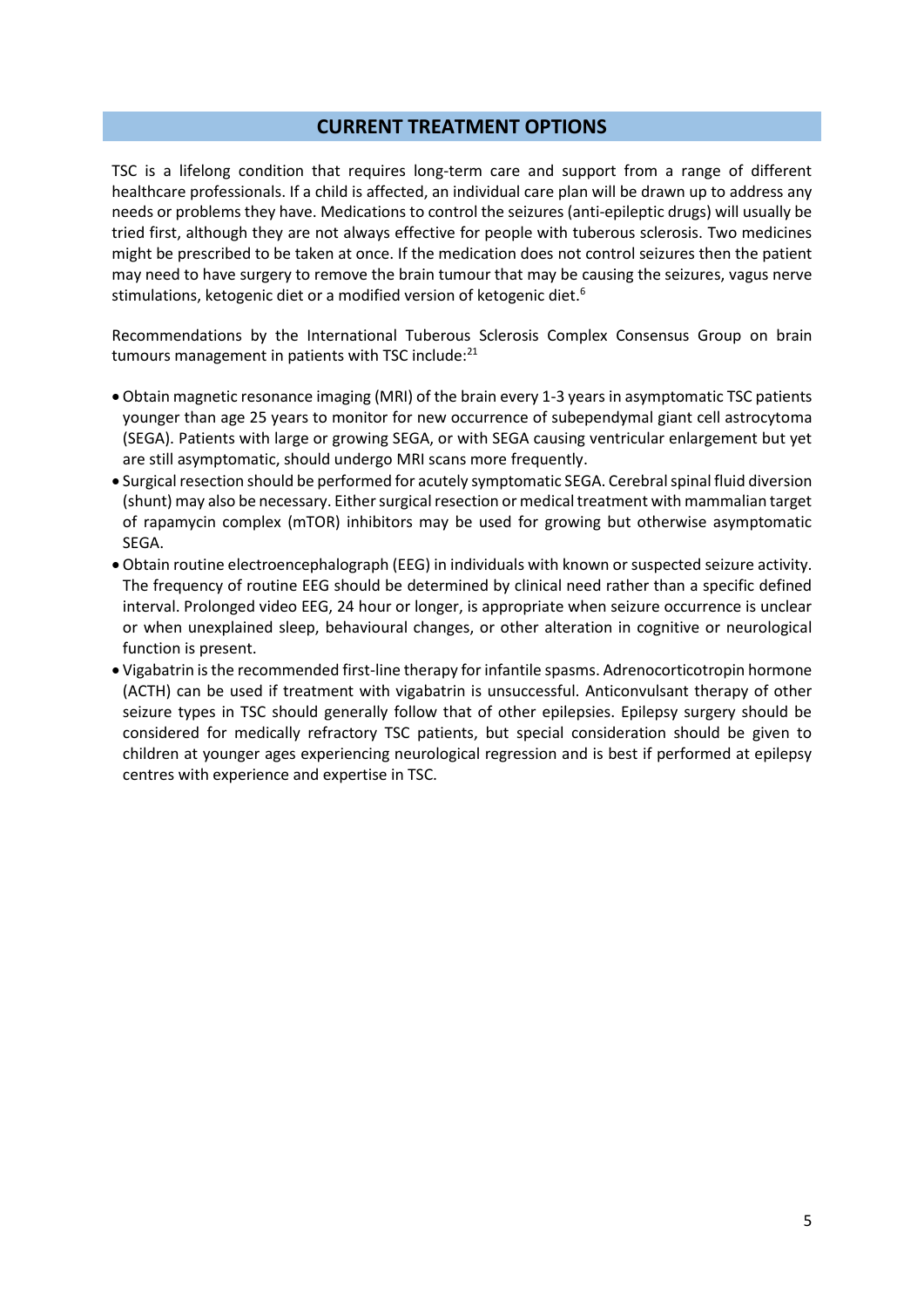# **EFFICACY and SAFETY**

| <b>Trial</b>                        | GWPCARE6, NCT02544763; aged 1-65<br>years; cannabidiol 25 mg/kg/day vs<br>cannabidiol 50 mg/kg/day vs placebo;<br>phase III                                                                                                                                                                                                                                                                                                                                                      | GWPCARE6, NCT02544750; aged 1-<br>65 years; cannabidiol; phase<br>Ш<br>extension                                                                                                                                                                                           |
|-------------------------------------|----------------------------------------------------------------------------------------------------------------------------------------------------------------------------------------------------------------------------------------------------------------------------------------------------------------------------------------------------------------------------------------------------------------------------------------------------------------------------------|----------------------------------------------------------------------------------------------------------------------------------------------------------------------------------------------------------------------------------------------------------------------------|
| <b>Sponsor</b>                      | <b>GW Research Ltd</b>                                                                                                                                                                                                                                                                                                                                                                                                                                                           | <b>GW Research Ltd</b>                                                                                                                                                                                                                                                     |
| <b>Status</b>                       | Ongoing, recruiting.                                                                                                                                                                                                                                                                                                                                                                                                                                                             | Ongoing, recruiting by invitation.                                                                                                                                                                                                                                         |
| Source of<br><b>Information</b>     | Trial registry, 3 global data. <sup>22</sup>                                                                                                                                                                                                                                                                                                                                                                                                                                     | Trial registry. <sup>23</sup>                                                                                                                                                                                                                                              |
| Location                            | <b>USA</b>                                                                                                                                                                                                                                                                                                                                                                                                                                                                       | <b>USA</b>                                                                                                                                                                                                                                                                 |
| <b>Design</b>                       | Double-blind, randomized, placebo-<br>controlled.                                                                                                                                                                                                                                                                                                                                                                                                                                | Open label, single group assignment.                                                                                                                                                                                                                                       |
| <b>Participants</b>                 | n=210 (planned); aged 1-65 years;<br>male and females; well-documented<br>clinical history of epilepsy; clinical<br>diagnosis of TSC according to the<br>criteria<br>by<br>the<br>agreed<br>2012<br><b>TSC</b><br>International<br>Consensus<br>all<br>Conference;<br>medications<br><b>or</b><br>interventions for epilepsy (including<br>diet<br>ketogenic<br>and<br>any<br>neurostimulation devices for epilepsy)<br>must have been stable for 1 month<br>prior to screening. | n=210 (planned); aged 1-65 years;<br>male and females; completion of the<br>GWEP1521 blinded phase.                                                                                                                                                                        |
| <b>Schedule</b>                     | Randomised<br>25<br>to<br>mg/kg/day<br>cannabidiol (100 mg/mL cannabidiol<br>solution<br>taken<br>twice<br>oral<br>daily<br>(morning<br>and<br>evening));<br>50<br>or<br>mg/kg/day cannabidiol (100 mg/mL<br>cannabidiol oral solution taken twice<br>daily (morning and evening)); or<br>placebo.                                                                                                                                                                               | Participants will receive 100 mg/ml<br>cannabidiol oral solution taken twice<br>daily<br>(morning<br>and<br>evening).<br>Participants will be dosed up to a<br>maximum of 50 mg/kg/day. Dose may<br>be lower if Investigator judges benefit<br>and/or tolerability issues. |
| Follow-up                           | Active treatment for 16 weeks, follow-<br>up for 2 years.                                                                                                                                                                                                                                                                                                                                                                                                                        | Follow-up for 2 years.                                                                                                                                                                                                                                                     |
| Primary<br><b>Outcomes</b>          | Change in seizure frequency [ Time<br>Frame: Baseline and average over the<br>16-week treatment period (or up to<br>the point of withdrawal) ]                                                                                                                                                                                                                                                                                                                                   | Incidence of adverse events [ Time<br>Frame: From OLE screening until<br>market authorization is granted for<br>cannabidiol in TSC (anticipated to be<br>2 years after the OLE trial start date) ]                                                                         |
| <b>Secondary</b><br><b>Outcomes</b> | Time Frame: 16 weeks<br>• Number of treatment responders<br>• Number of participants with<br>worsening, no change, or<br>improvements in seizure frequency<br>• Change in composite focal seizure<br>score                                                                                                                                                                                                                                                                       | Time Frame: Baseline and once<br>market authorization is granted for<br>GWP42003-P in TSC (anticipated to be<br>2 years after the OLE trial start date):<br>• Change in seizure frequency<br>• Change in composite focal seizure<br>score                                  |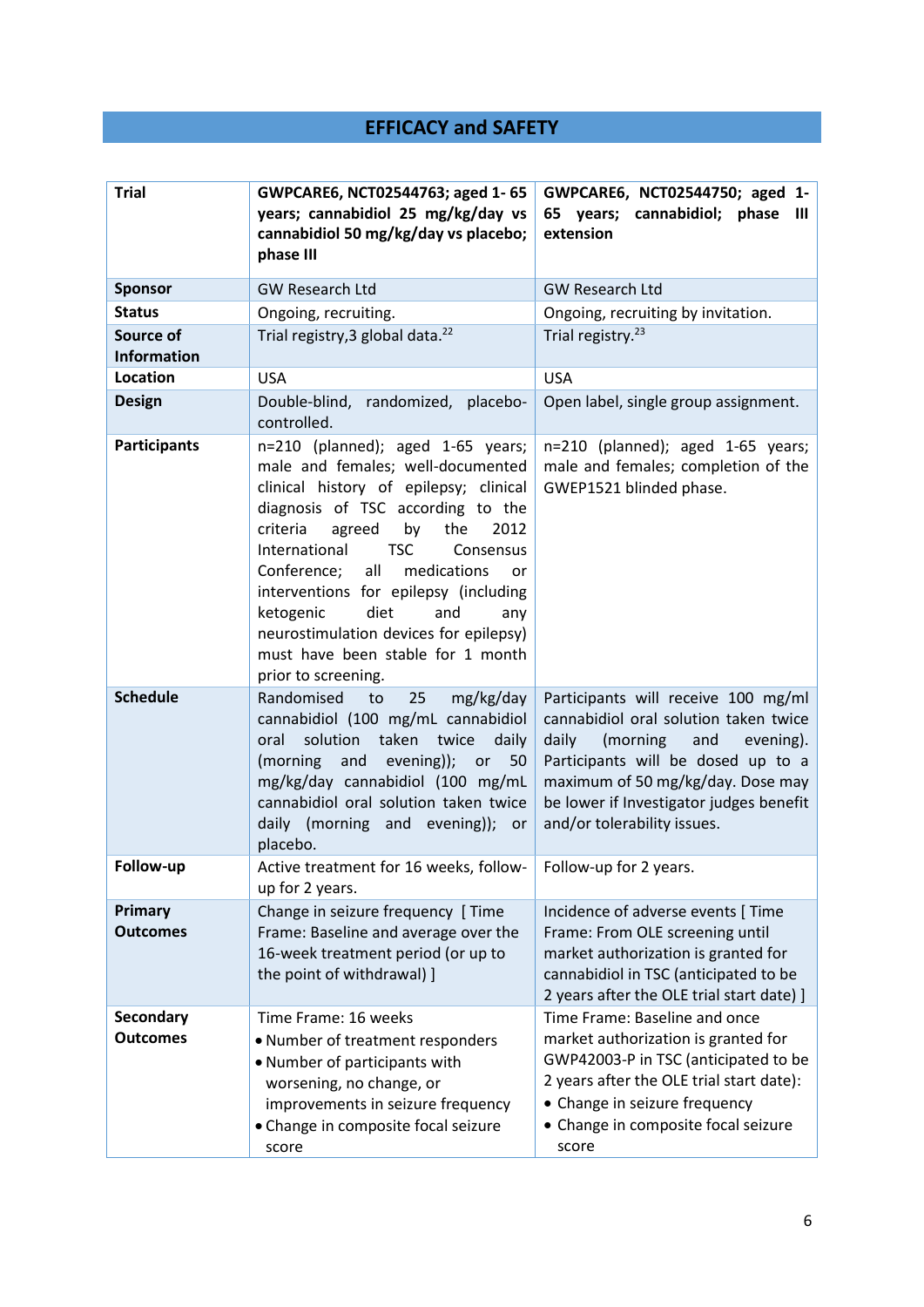|                                   | • Change in number of seizure-free<br>days<br>• Change in number of seizures by<br>subtype<br>• Change in number of<br>infantile/epileptic spasms<br>• Change in use of rescue medication<br>• Change in number of episodes of<br>status epilepticus<br>• Change in duration of seizures by<br>subtype<br>• Change in overall condition as<br>assessed by the participant/caregiver<br>• Change in overall condition as<br>assessed by the physician<br>• Change in Vineland-II score<br>• Change in Wechsler score by subtest<br>• Change in Behaviour Checklist score<br>• Change in Social Communication<br>Questionnaire score<br>• Change in Quality of Life score<br>• Change in serum IGF-1 levels<br>. Number of participants with changes<br>in Tanner stage<br>Time Frame: Screening to End of Trial<br>(up to Week 21)<br>· Incidence of adverse events<br>Time Frame: Screening to End of<br>Dosing (up to Week 17)<br>· Incidence of suicidality | • Change in number of seizure-free<br>days<br>• Change in number of seizures by<br>subtype<br>• Change in number of<br>infantile/epileptic spasms<br>• Change in use of rescue medication<br>• Change in number of episodes of<br>status epilepticus<br>• Change in Vineland-II score<br>• Change in Wechsler score by<br>subtest<br>• Change in Behaviour Checklist score<br>• Change in Social Communication<br>Questionnaire score<br>• Change in Quality of Life score<br>• Change in serum IGF-1 levels<br>Time Frame: Once market<br>authorization is granted for<br>cannabidiol in TSC (anticipated to be<br>2 years after the OLE trial start date):<br>• Number of treatment responders<br>• Number of participants with<br>worsening, no change, or<br>improvements in seizure frequency<br>• Change in duration of seizures by<br>subtype<br>• Change in overall condition as<br>assessed by the<br>participant/caregiver<br>• Change in overall condition as<br>assessed by the physician<br>• Number of participants with<br>changes in Tanner stage<br>Time Frame: From OLE screening until<br>market authorization is granted for<br>cannabidiol in TSC (anticipated to be<br>2 years after the OLE trial start date): |
|-----------------------------------|---------------------------------------------------------------------------------------------------------------------------------------------------------------------------------------------------------------------------------------------------------------------------------------------------------------------------------------------------------------------------------------------------------------------------------------------------------------------------------------------------------------------------------------------------------------------------------------------------------------------------------------------------------------------------------------------------------------------------------------------------------------------------------------------------------------------------------------------------------------------------------------------------------------------------------------------------------------|---------------------------------------------------------------------------------------------------------------------------------------------------------------------------------------------------------------------------------------------------------------------------------------------------------------------------------------------------------------------------------------------------------------------------------------------------------------------------------------------------------------------------------------------------------------------------------------------------------------------------------------------------------------------------------------------------------------------------------------------------------------------------------------------------------------------------------------------------------------------------------------------------------------------------------------------------------------------------------------------------------------------------------------------------------------------------------------------------------------------------------------------------------------------------------------------------------------------------------------|
|                                   |                                                                                                                                                                                                                                                                                                                                                                                                                                                                                                                                                                                                                                                                                                                                                                                                                                                                                                                                                               | • Incidence of suicidality                                                                                                                                                                                                                                                                                                                                                                                                                                                                                                                                                                                                                                                                                                                                                                                                                                                                                                                                                                                                                                                                                                                                                                                                            |
| <b>Key Results</b>                | $\overline{\phantom{a}}$                                                                                                                                                                                                                                                                                                                                                                                                                                                                                                                                                                                                                                                                                                                                                                                                                                                                                                                                      | $\qquad \qquad -$                                                                                                                                                                                                                                                                                                                                                                                                                                                                                                                                                                                                                                                                                                                                                                                                                                                                                                                                                                                                                                                                                                                                                                                                                     |
| <b>Adverse effects</b><br>(AEs)   |                                                                                                                                                                                                                                                                                                                                                                                                                                                                                                                                                                                                                                                                                                                                                                                                                                                                                                                                                               |                                                                                                                                                                                                                                                                                                                                                                                                                                                                                                                                                                                                                                                                                                                                                                                                                                                                                                                                                                                                                                                                                                                                                                                                                                       |
| <b>Expected</b><br>reporting date | Study completion date reported as<br>September 2018.                                                                                                                                                                                                                                                                                                                                                                                                                                                                                                                                                                                                                                                                                                                                                                                                                                                                                                          | Study completion date reported as<br>September 2020.                                                                                                                                                                                                                                                                                                                                                                                                                                                                                                                                                                                                                                                                                                                                                                                                                                                                                                                                                                                                                                                                                                                                                                                  |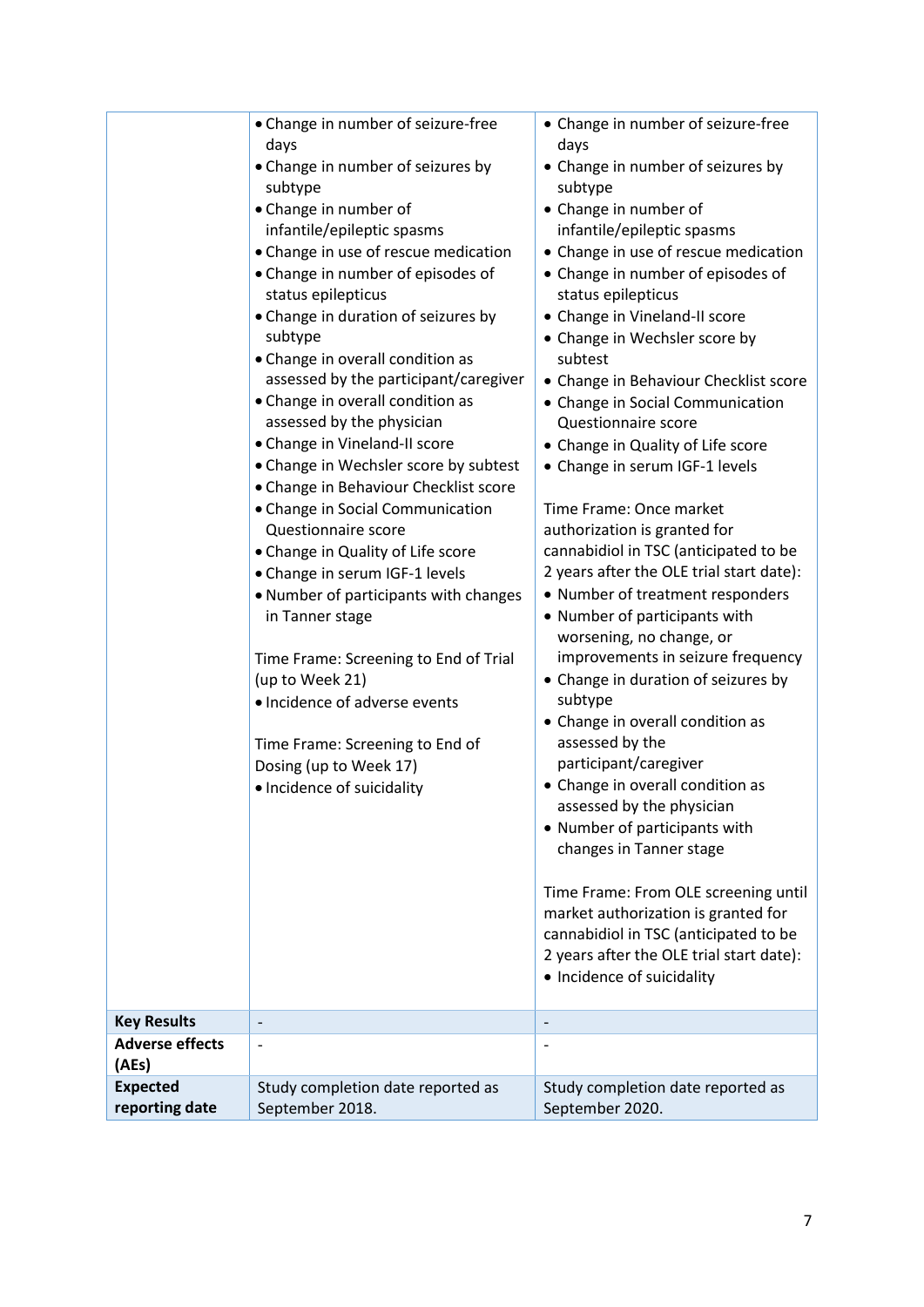| <b>ESTIMATED COST and IMPACT</b>                              |                                                |  |  |  |
|---------------------------------------------------------------|------------------------------------------------|--|--|--|
| <b>COST</b>                                                   |                                                |  |  |  |
| The cost of cannabidiol is not yet known.                     |                                                |  |  |  |
| <b>IMPACT - SPECULATIVE</b>                                   |                                                |  |  |  |
| <b>IMPACT ON PATIENTS AND CARERS</b>                          |                                                |  |  |  |
| Reduced mortality/increased length of<br>survival             | $\boxtimes$ Reduced symptoms or disability     |  |  |  |
| Other:                                                        | No impact identified                           |  |  |  |
| <b>IMPACT ON HEALTH and SOCIAL CARE SERVICES</b>              |                                                |  |  |  |
| Increased use of existing services                            | $\boxtimes$ Decreased use of existing services |  |  |  |
| Re-organisation of existing services                          | Need for new services                          |  |  |  |
| Other                                                         | None identified<br>$\perp$                     |  |  |  |
| <b>IMPACT ON COSTS and OTHER RESOURCE USE</b>                 |                                                |  |  |  |
| Increased drug treatment costs<br>$\boxtimes$                 | Reduced drug treatment costs                   |  |  |  |
| Other increase in costs                                       | Other reduction in costs<br>$\perp$            |  |  |  |
| Other                                                         | None identified                                |  |  |  |
| <b>OTHER ISSUES</b>                                           |                                                |  |  |  |
| Clinical uncertainty or other research<br>question identified | None identified<br>⊠                           |  |  |  |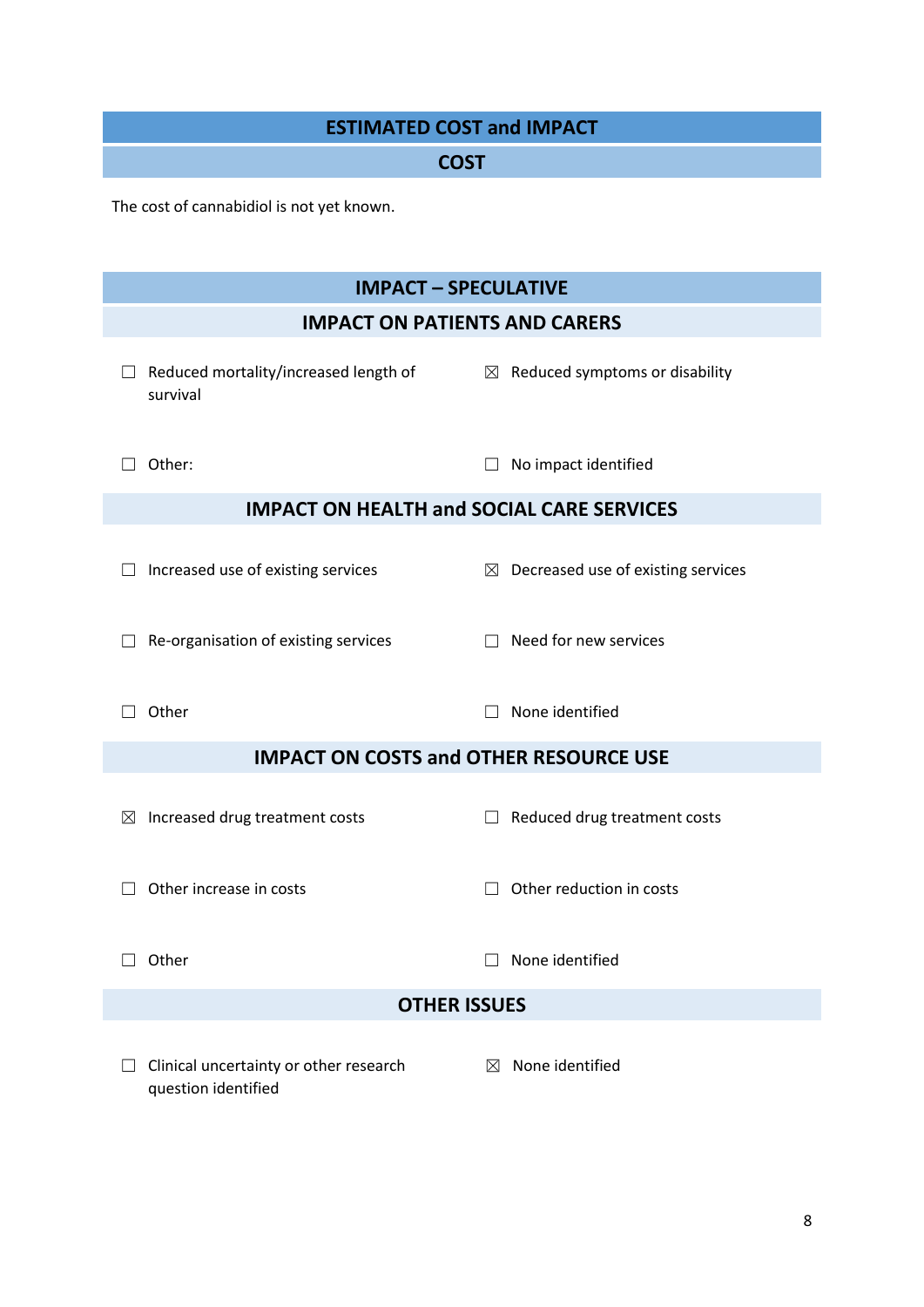#### **REFERENCES**

<sup>1</sup> GW Pharmaceuticals, plc. GW's Epidiolex<sup>®</sup> clinical program. Available from:

1

<https://www.gwpharm.com/epilepsy-patients-caregivers/patients> [Accessed 15th November 2017] <sup>2</sup> GW Pharmaceuticals, plc. Products and pipeline: research and trials: mechanism of action. Available from: <https://www.gwpharm.com/products-pipeline/research-trials/mechanism-action> [Accessed 15th November 2017]

<sup>3</sup> ClinicalTrials.gov. *A randomized controlled trial of cannabidiol (GWP42003-P, CBD) for seizures in tuberous sclerosis complex (GWPCARE6): NCT02544763.* Available from:

<https://clinicaltrials.gov/ct2/show/study/NCT02544763> [Accessed 15th November 2017]

<sup>4</sup> GW Pharmaceuticals plc. *GW Pharmaceuticals announces Epidiolex® receives orphan drug designation from the European Medicines Agency for the treatment of Lennox-Gastaut syndrome.* 29 March 2017. Available from: [https://www.gwpharm.com/about-us/news/gw-pharmaceuticals-announces-epidiolex%C2%AE](https://www.gwpharm.com/about-us/news/gw-pharmaceuticals-announces-epidiolex%C2%AE-receives-orphan-drug-designation-european)[receives-orphan-drug-designation-european](https://www.gwpharm.com/about-us/news/gw-pharmaceuticals-announces-epidiolex%C2%AE-receives-orphan-drug-designation-european) [Accessed 16th November 2017]

<sup>5</sup> U.S. Food and Drug Administration. *Search orphan drug designations and approvals: cannabidiol.* Available from[: https://www.accessdata.fda.gov/scripts/opdlisting/oopd/detailedIndex.cfm?cfgridkey=510716](https://www.accessdata.fda.gov/scripts/opdlisting/oopd/detailedIndex.cfm?cfgridkey=510716) [Accessed 11<sup>th</sup> December 2017].

<sup>6</sup> NHS Choices. *Tuberous Sclerosis.* Available from:<https://www.nhs.uk/conditions/tuberous-sclerosis/> [Accessed 17th November 2017]

<sup>7</sup> U.S. National Library of Medicine: National Institute of Health. *Tuberous sclerosis complex.* Available from: <https://ghr.nlm.nih.gov/condition/tuberous-sclerosis-complex#genes> [Accessed 17th November 2017] 8 Epilepsy Foundation. *Tuberous Sclerosis Complex (TSC).* Available from:

[https://www.epilepsy.com/learn/types-epilepsy-syndromes/neurocutaneous-syndromes/tuberous-sclerosis](https://www.epilepsy.com/learn/types-epilepsy-syndromes/neurocutaneous-syndromes/tuberous-sclerosis-complex-tsc)[complex-tsc](https://www.epilepsy.com/learn/types-epilepsy-syndromes/neurocutaneous-syndromes/tuberous-sclerosis-complex-tsc) [Accessed 17th November 2017]

<sup>9</sup> Wang S, Fallah A. Optimal management of seizures associated with tuberous sclerosis complex: current and emerging options. *Neuropsychiatr Dis Treat.* 2014 Oct 23; 10: 2021-30. Available from:

<https://www.ncbi.nlm.nih.gov/pmc/articles/PMC4211915/pdf/ndt-10-2021.pdf> [Accessed 17th November 2017]

<sup>10</sup> Mayo Foundation for Medical Education and Research (MFMER). *Tuberous sclerosis.* Available from: <https://www.mayoclinic.org/diseases-conditions/tuberous-sclerosis/symptoms-causes/syc-20365969> [Accessed 17th November 2017]

 $11$  Gupta K, Goyal A, Saggar K, Baneriee A.Tuberous sclerosis complex presenting as pulmonary lymphangioleiomyomatosis--a clinicoradiological diagnosis. *Pan Afr Med J.* 2015 Mar 6;20:207. Available from: <https://www.ncbi.nlm.nih.gov/pmc/articles/PMC4470415/pdf/PAMJ-20-207.pdf> [Accessed 11th December 2017].

<sup>12</sup> Schwartz PA, Jozwiak S, Pedersen R. Genetics of Tuberous Sclerosis. *Medscape.* 27th Mar 2015. Available from[: https://emedicine.medscape.com/article/951002-overview](https://emedicine.medscape.com/article/951002-overview) [Accessed 21<sup>st</sup> November 2017] <sup>13</sup> Tuberous Sclerosis Association. *About tuberous sclerosis complex.* 2016. Available from:

<http://www.tuberous-sclerosis.org/about-tsc.html> [Accessed 21st November 2017]

<sup>14</sup> Tuberous Sclerosis Association. *Consultation on the United Kingdom plan for rare diseases.* May 2012.

<sup>15</sup> Jóźwiak J, Sontowska I, Płoski R. Frequency of TSC1 and TSC2 mutations in American, British, Polish and Taiwanese populations. *Mol Med Rep.* 2013 Sep; 8(3):909-13. Available from: [https://www.spandidos](https://www.spandidos-publications.com/mmr/8/3/909)[publications.com/mmr/8/3/909](https://www.spandidos-publications.com/mmr/8/3/909) [Accessed 21st November 2017]

<sup>16</sup> Shepherd C, Koepp M, Myland M, Patel K, Miglio C, Siva V, et al. Understanding the health economic burden of patients with tuberous sclerosis complex (TSC) with epilepsy: a retrospective cohort study in the UK Clinical Practice Research Datalink (CPRD). *BMJ Open.* 2017 Oct 5;7(10):e015236. Available from:

<http://bmjopen.bmj.com/content/bmjopen/7/10/e015236.full.pdf> [Accessed 21st November 2017] <sup>17</sup> Kingswood C, Bolton P, Crawford P, Harland C, Johnson SR, Sampson JR, et al. The clinical profile of tuberous sclerosis complex (TSC) in the United Kingdom: A retrospective cohort study in the Clinical Practice Research Datalink (CPRD*). Eur J Paediatr Neurol.* 2016 Mar; 20(2):296-308. Available from: [https://ac.els-](https://ac.els-cdn.com/S1090379815001944/1-s2.0-S1090379815001944-main.pdf?_tid=b4e6026a-cebd-11e7-916a-00000aacb35d&acdnat=1511270164_b3986bc7a127dbabf2700da663458758)

[cdn.com/S1090379815001944/1-s2.0-S1090379815001944-main.pdf?\\_tid=b4e6026a-cebd-11e7-916a-](https://ac.els-cdn.com/S1090379815001944/1-s2.0-S1090379815001944-main.pdf?_tid=b4e6026a-cebd-11e7-916a-00000aacb35d&acdnat=1511270164_b3986bc7a127dbabf2700da663458758)[00000aacb35d&acdnat=1511270164\\_b3986bc7a127dbabf2700da663458758](https://ac.els-cdn.com/S1090379815001944/1-s2.0-S1090379815001944-main.pdf?_tid=b4e6026a-cebd-11e7-916a-00000aacb35d&acdnat=1511270164_b3986bc7a127dbabf2700da663458758) [Accessed 21<sup>st</sup> November 2017]

<sup>18</sup> NHS Digital. *Hospital Admitted Patient Care Activity, 2016-17.* Available from:

http://digital.nhs.uk/catalogue/PUB22378 [Accessed 23rd October 2017].